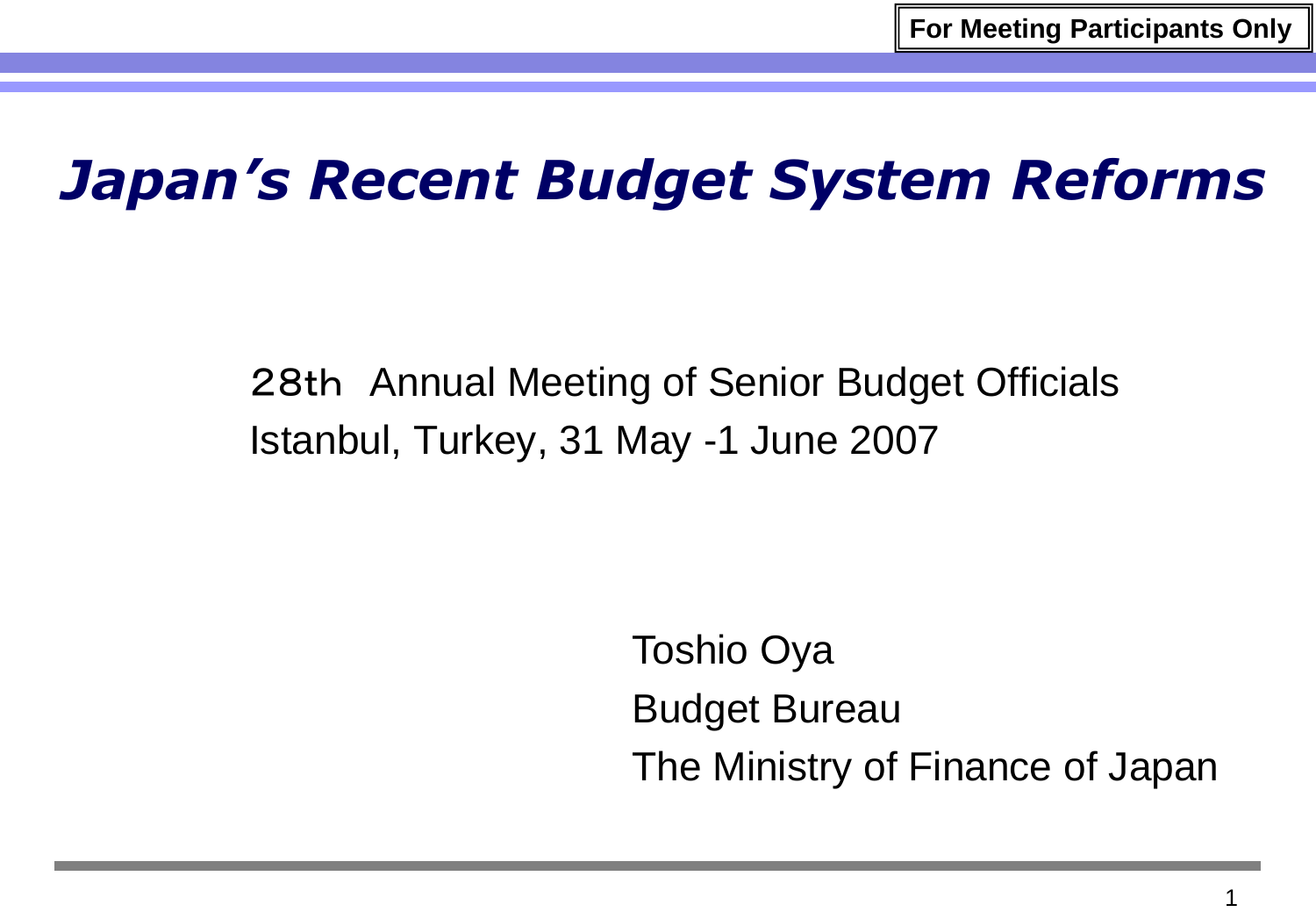# *Japan's Recent Budget System Reforms*

- For more transparent, efficient and effective budget.
- More focus on performance and results, to be inputted into the process of budget examination through improved analytical instruments.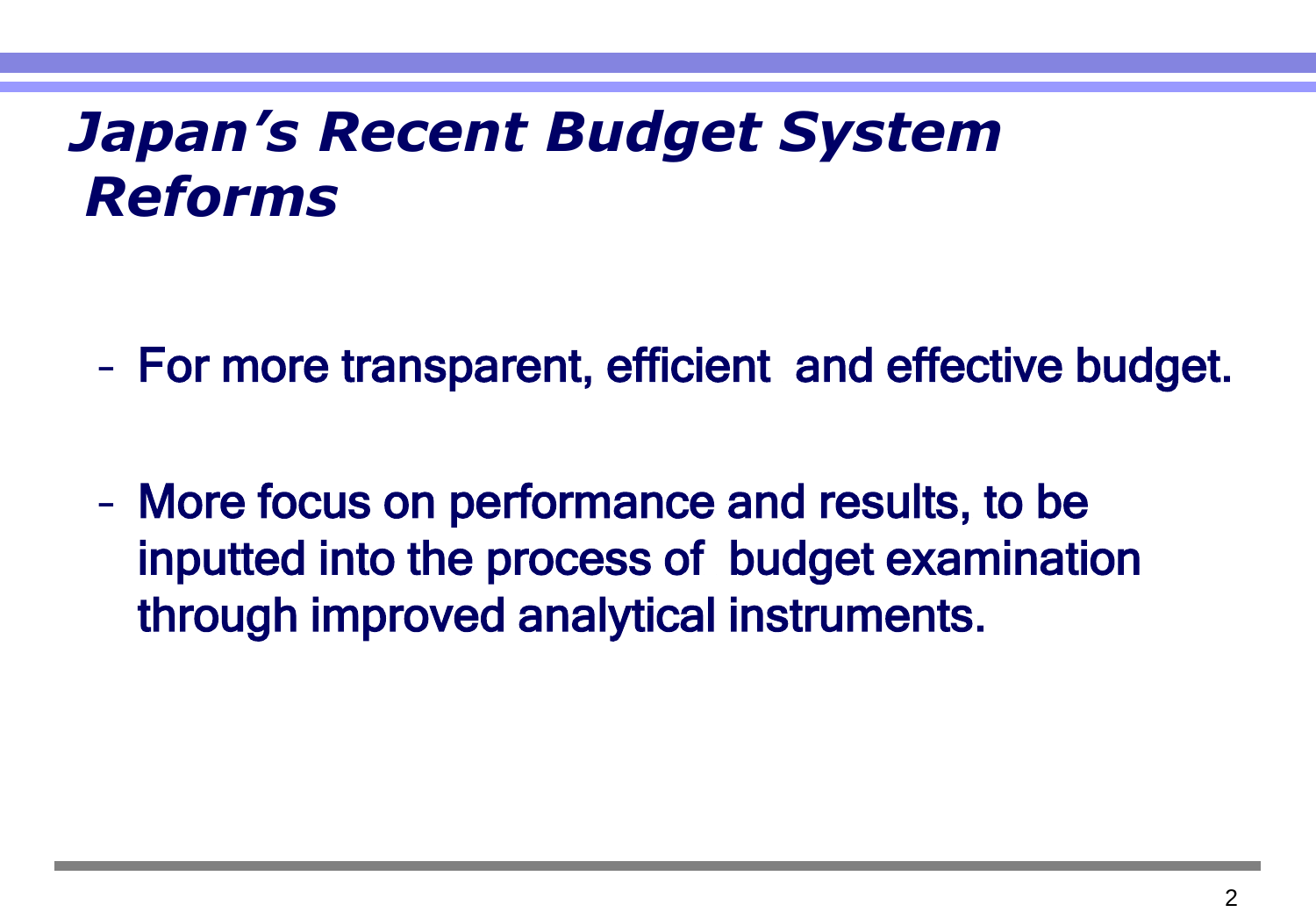Ⅰ*. More performance information*

*1. Annual Inspections of Budget Execution*

*2. Reform of the Settlement Book*

*3. Self Policy Evaluation*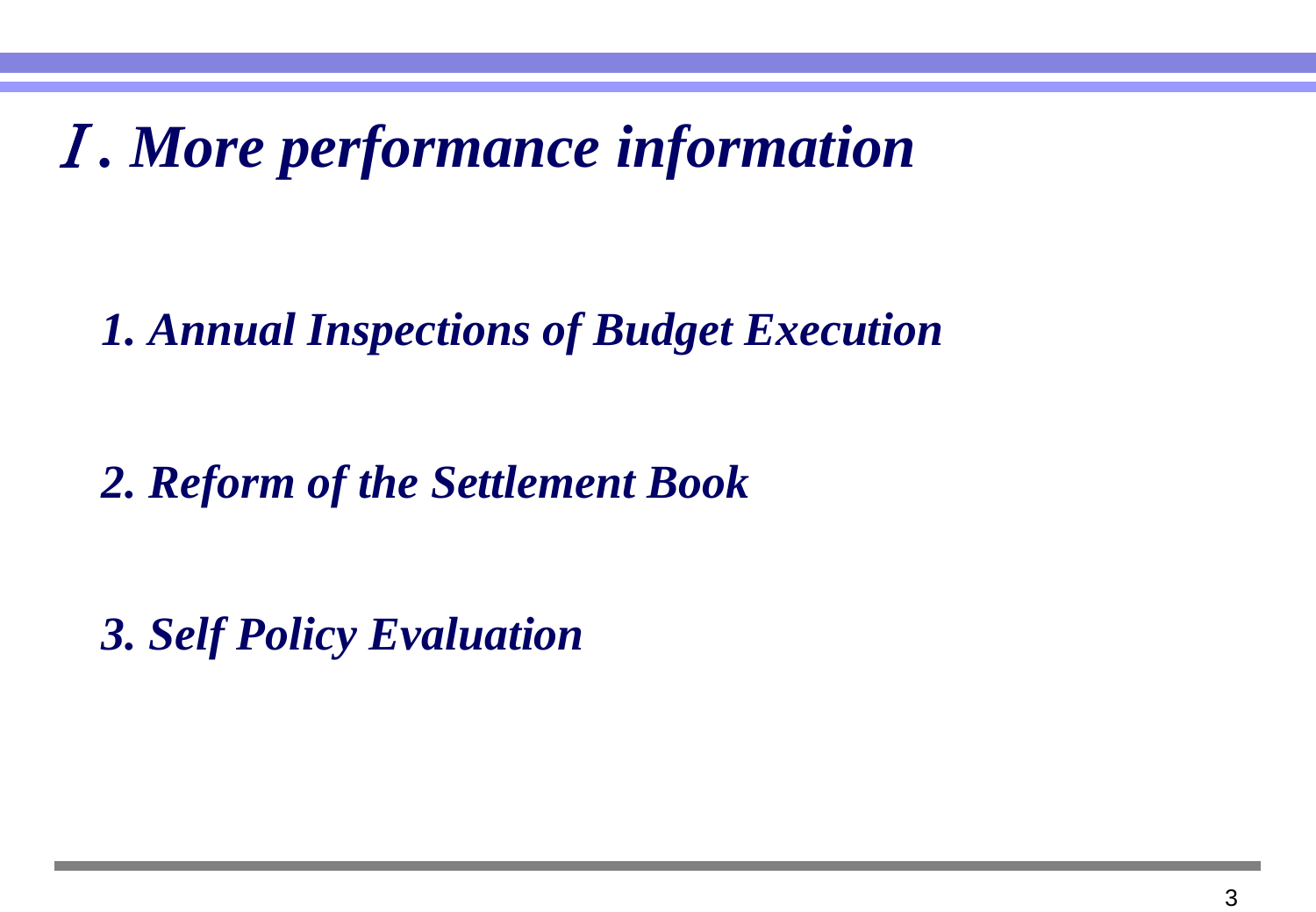*1. Annual Inspections of Budget Execution*

- introduced in 2002
- annually more than 60 budget items (e.g. infrastructure projects and subsidies) are inspected on-site by :
	- Budget Examiners of Budget Bureau of the Ministry of Finance
	- Officials of Local Finance Bureaus (11 LFBs nationwide)
- start inspections in April, and publish their inspection reports mostly in July before budget requests from line ministries.

Note :Japan's fiscal year runs from April to March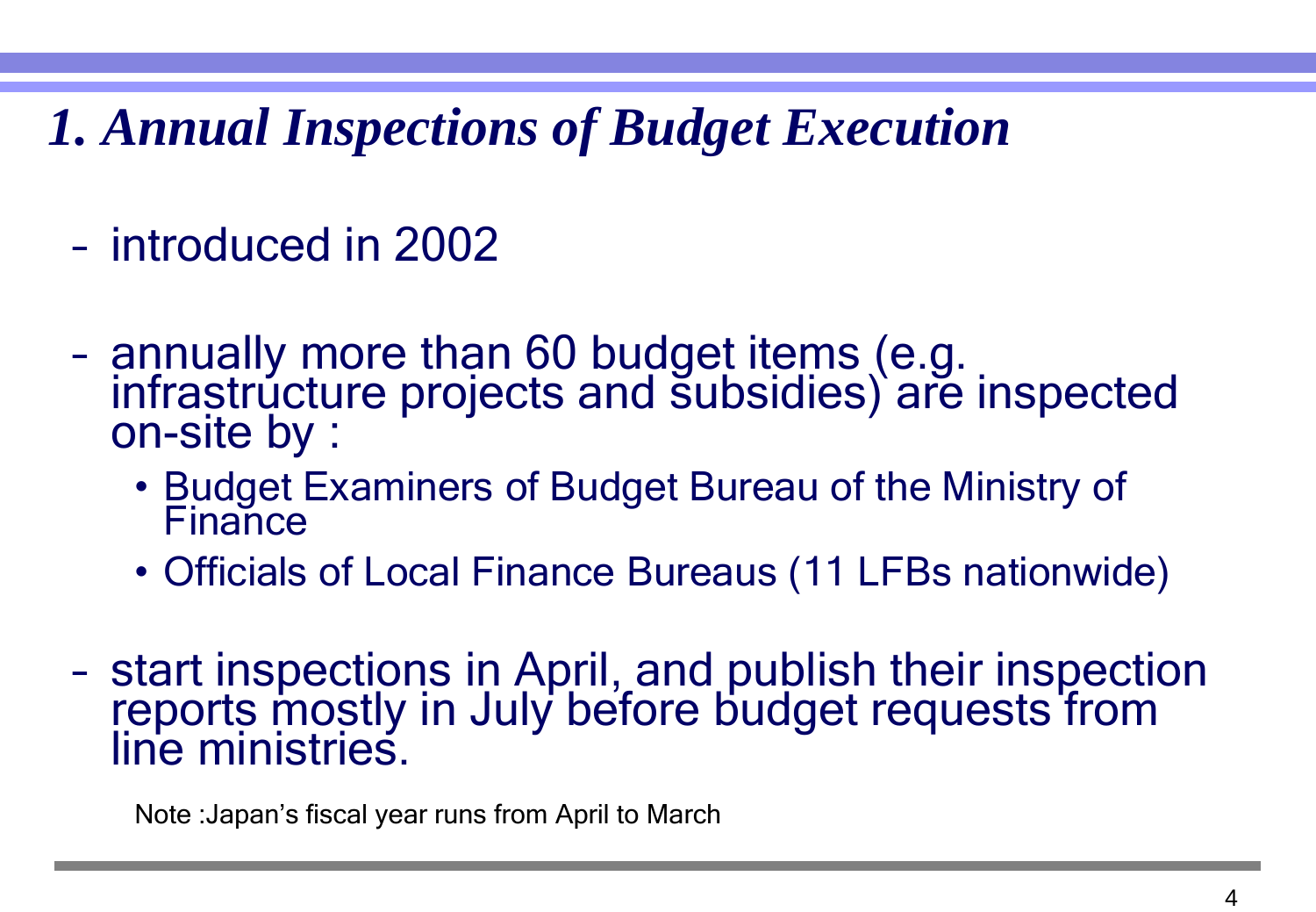- Budget Examiners are expected to reflect their findings in the budget examination in autumn, and publish how their findings have been actually taken into account in the budget .
- In case they find the projects are not implemented as effectively and efficiently as previously expected, they take necessary actions :
	- ① scrap or reduce the budget for the items ; or
	- ② review the implementation, check bottlenecks and urge the implementing ministries to take corrective actions for more results.
		- Notes:・ Budget Examiners and LFBs discuss candidate inspection items and select what will have substantial implications for improving effectiveness and efficiency of budget.
			- ・ LFBs focus on 1) the items they have found locally and 2) those to be inspected nationwide in many places for extensive data.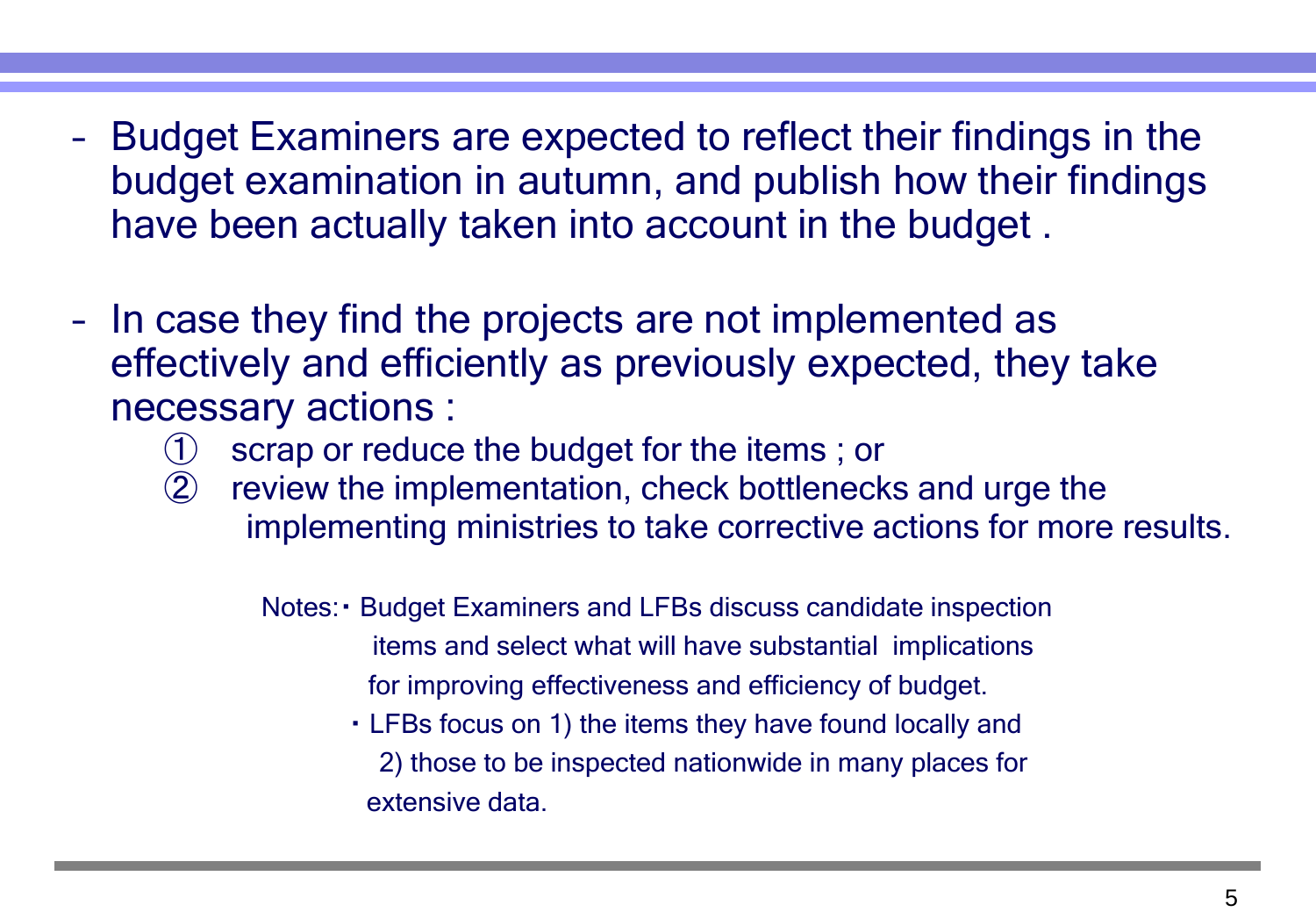• Achievements of the Inspections

| FY                                                                         | 2002 | 2003 | 2004 | 2005              | 2006            | 2007          |
|----------------------------------------------------------------------------|------|------|------|-------------------|-----------------|---------------|
| Number of inspected projects                                               | 46   | 53   | 59   | 57                | 68              | $62 + \alpha$ |
| (by Local Finance Bureaus)                                                 | (3)  | (2)  | (6)  | $\left( 4\right)$ | $^{\prime}$ 11) | $12+\alpha$ ) |
| Budgetary savings resulting from the<br>inspections<br>$(\n\$ 100 million) | 189  | 492  | 275  | 260               | 288             |               |

#### • Schedule of the Inspections

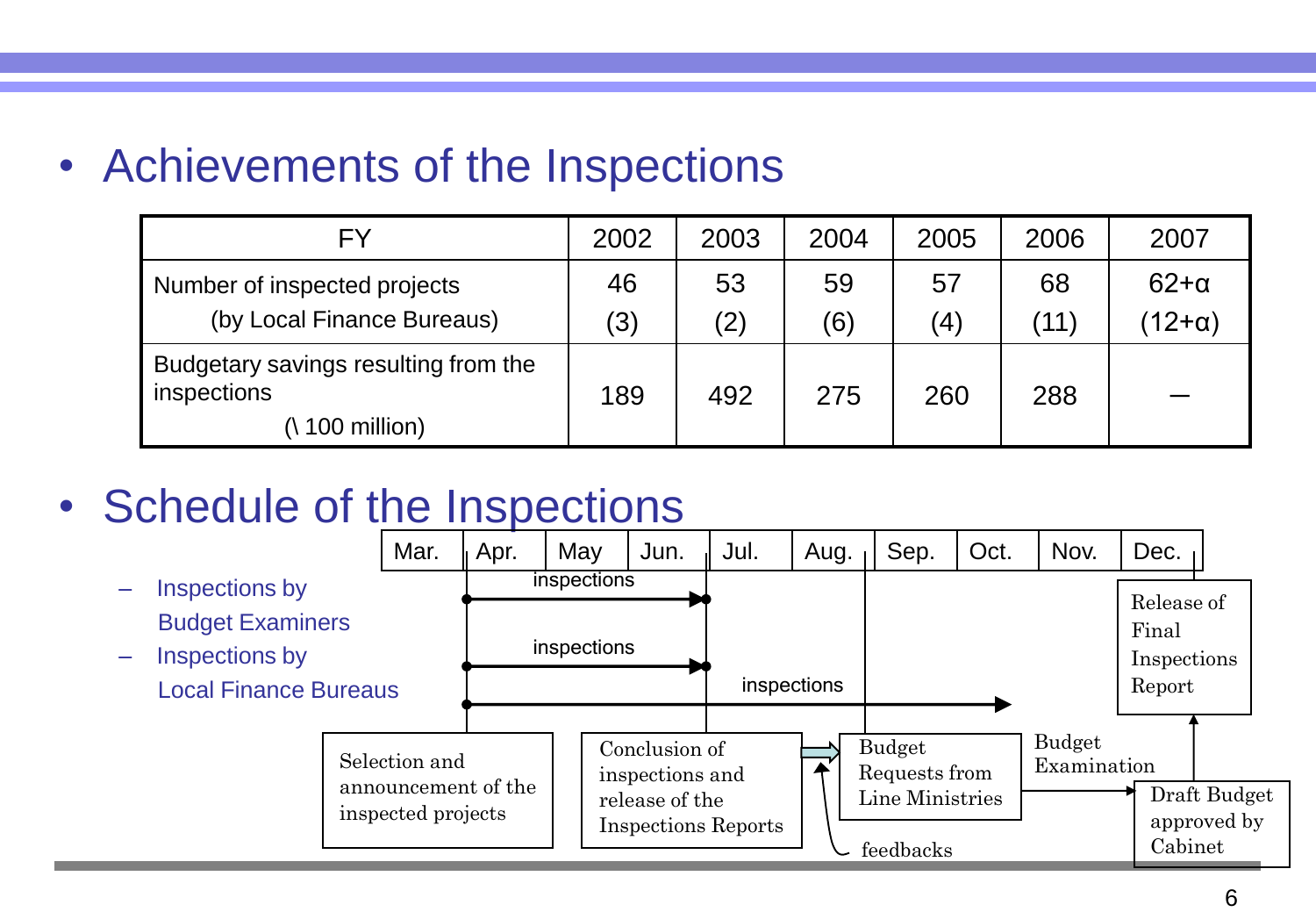#### *2. Reform of the Settlement Book*

- for more data on actual budget disbursement, to be comparable with the budget items in the Budget Book.
- Current :
	- ・there are no actual disbursement data by Line Items in the Settlement Book (by Budget Accounts only).
		- Note : There are 603 Budget Accounts and 1,290 Line Items in the General Account. Budget Accounts need to be approved by the Diet.
- Future(FY2008 budget and afterwards):
	- ・ the Settlement Book will include data by Line Items so as to make sure that the budgeted amounts and the actually appropriated/disbursed amounts are comparable on the basis of Line Items.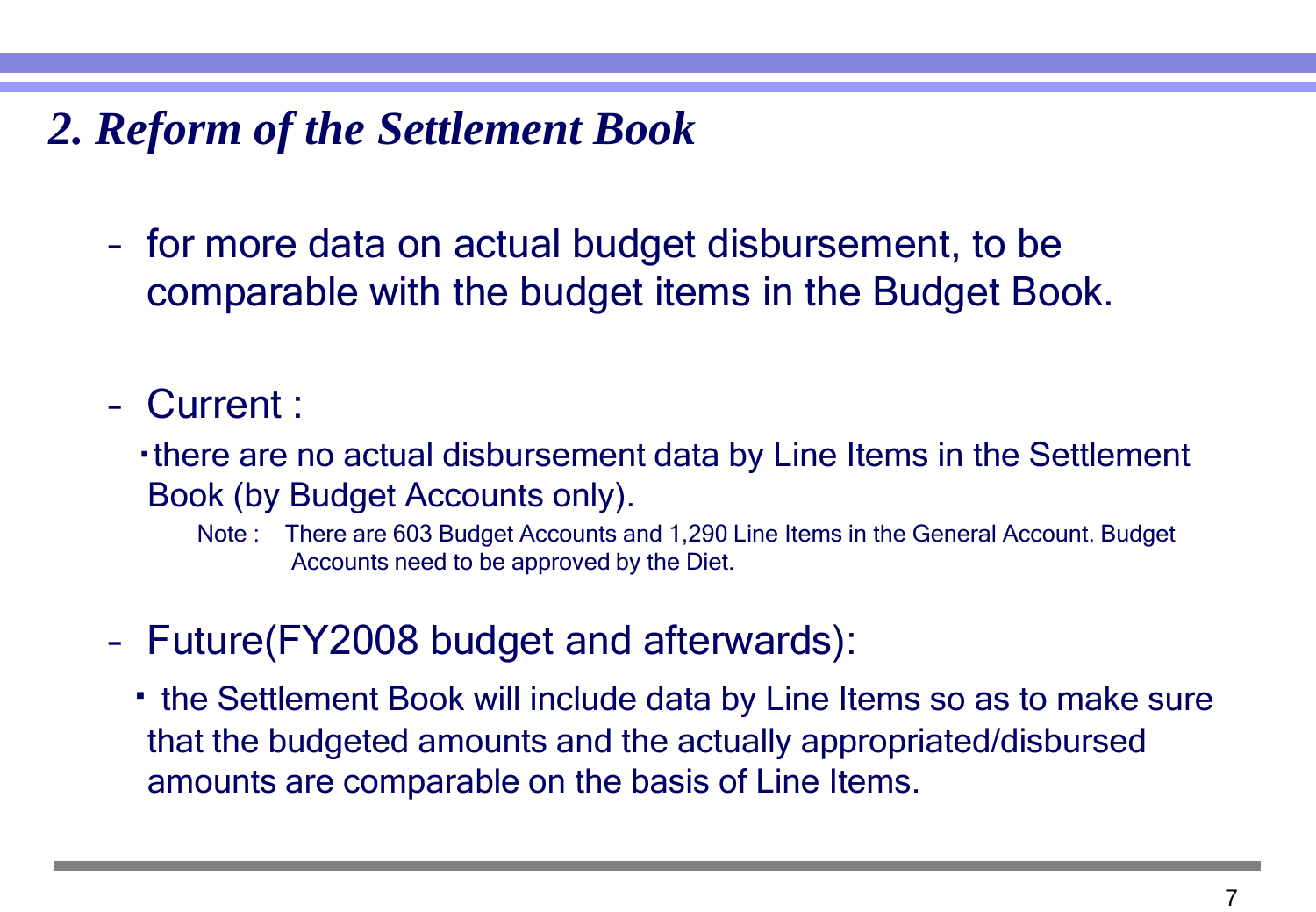### *3. Self Policy Evaluation*

- All the ministries started to perform self evaluation in 2001, and each ministry has published "Policy Evaluation Reports" annually.
	- ・Over 550 policy items were evaluated in 2006.
	- ・Each policy item listed in the Reports refers to intended results and policy targets , more than 50% of which are quantitative, as well as its achievements (and indicators).
- Budget Examiners are expected to make use of the inputs from the Self Evaluation Reports, but have faced some operational difficulties, in particular comparing policy items with budget items.
	- ⇒Need to have better analytical instruments.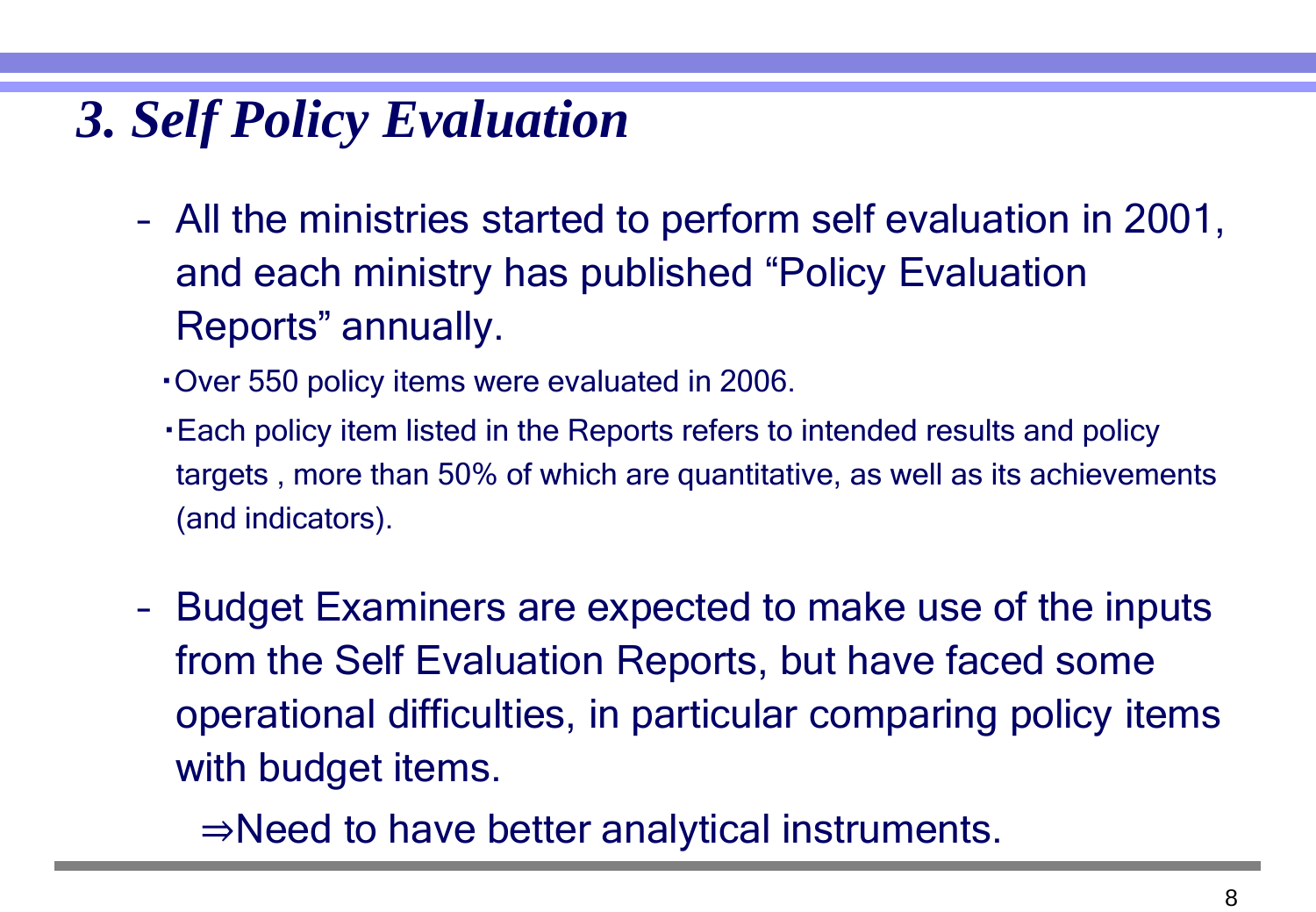#### Ⅱ*. Improving the analytical instruments Reform of the Budget Book*

- for easier and clearer reference to "results," and for quick corrective budgetary action
- Current:
	- Budget Accounts and Line Items are not aligned or tied with the Policy Items (PIs) in the Policy Evaluation Report of each ministry. As a result, mutual feedbacks between budget and policy evaluation are difficult.
- Future (FY 2008 budget and afterwards):
	- Both of the items in the Budget Book and the PIs will be reorganized and substantially revised so as to make sure that the scopes and order of the Budget Accounts are aligned with those of PIs and that each Budget Account can be compared with the corresponding PI (See Attachment).
- It would be possible ① for the taxpayers to compare budgeted amount and its performance (evaluation and indicators ) item by item; and  $\circled{2}$  to make "cost-benefit" analysis on the PIs.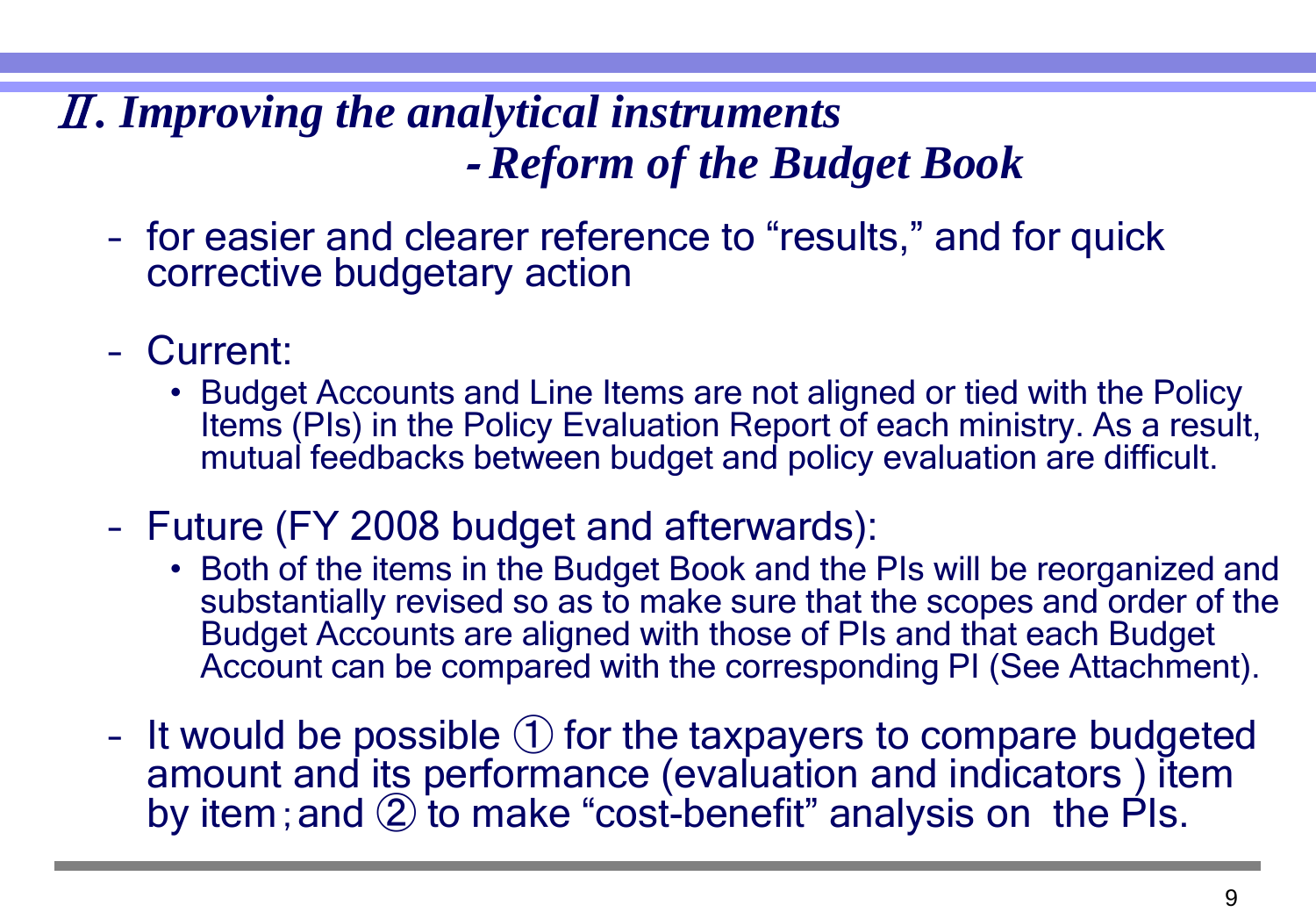### Overview of the Japan's Budget System Reforms